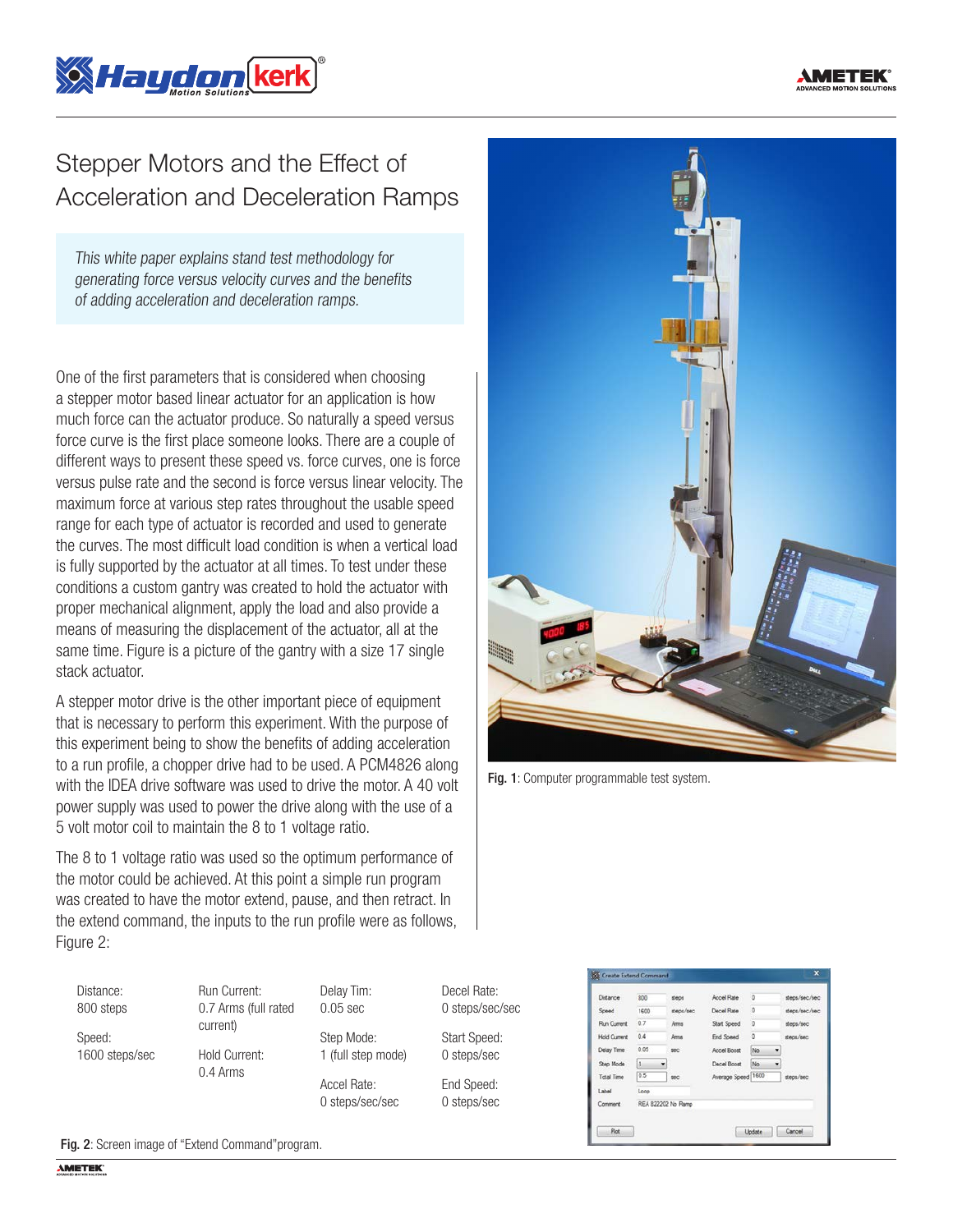When this move is plotted you can see Figure 3, that the drive immediately requests the motor to start moving at 1600 full steps per second because there is no acceleration used. The motor has to overcome rotor inertia and the dead weight that is on the gantry instantaneously.



Fig. 3: Screen image of move profile.

This move profile, Figure 4, was put into a loop so it would repeat until manually stopped. This made the actuator cycle up and down at the designated speed. While the actuator moved the dead weight loading was incrementally increased until the maximum operational output force was obtained just at the point of stalling. The indicator at the top of the gantry provided feedback as to whether or not the actuator experienced stalling or missed steps and the weight was recorded.



Fig. 4: Screen image of program set to loop motion.

The speed was the only parameter that was changed in order to generate a speed versus force curve. In this experiment speeds from 100 to 2500 full steps per second were tested. After all the data points were taken without using an acceleration profile the extend command needed to be adjusted to include the acceleration ramp. The inputs to the run profile in the extend command with acceleration were as follows Figure 5:

| Distance: 800 steps    | Step Mode: 1 (full step mode)   |  |
|------------------------|---------------------------------|--|
| Speed: 1600 steps/sec  | Accel Rate: 5000 steps/sec/sec  |  |
| Run Current: 0.7 Arms  | Decel Rate: 50000 steps/sec/sec |  |
| (full rated current)   | Start Speed: 400 steps/sec      |  |
| Hold Current: 0.4 Arms | End Speed: 400 steps/sec        |  |
| Delay Tim: 0.05 sec    |                                 |  |

| Distance            | 800               | steps     | <b>Accel Rate</b>       | 5000  | steps/sec/sec |  |
|---------------------|-------------------|-----------|-------------------------|-------|---------------|--|
| Speed               | 1600              | steps/sec | Decel Rate              | 50000 | steps/sec/sec |  |
| Run Current         | 0.7               | Arms      | <b>Start Speed</b>      | 400   | steps/sec     |  |
| <b>Hold Current</b> | 0.4               | Arms      | <b>End Speed</b>        | 400   | steps/sec     |  |
| <b>Delay Time</b>   | 0.05              | sec       | Accel Boost             | No    |               |  |
| Step Mode           | 1                 |           | Decel Boost             | No    |               |  |
| <b>Total Time</b>   | 0.599             | sec       | Average Speed 1335.5592 |       | steps/sec     |  |
| Label               | Loop              |           |                         |       |               |  |
| Comment             | REA 822202 Ramped |           |                         |       |               |  |

Fig. 5: Screen image of program with acceleration ramp.

When this move is plotted you can see Figure 6, that the drive requests the motor to start moving at 400 full steps per second and then accelerate up to 1600 full steps per second at a rate of 5000 full steps per second squared. The speed is then held constant until it is time to slow down where a steep deceleration of 50000 full steps per second squared was used until a speed of 400 full steps per second and then the motor was commanded to stop. With acceleration added to the move, the motor still has to overcome rotor inertia along with the weight on the gantry but at a slower initial speed and then increased until top speed is achieved.

**SA Haydon (kerk) PITTMAN** USA: +1 267 933 2105 EUROPE: +33 2 40 92 87 51 ASIA: +86 519 85123096 • www.haydonkerkpittman.com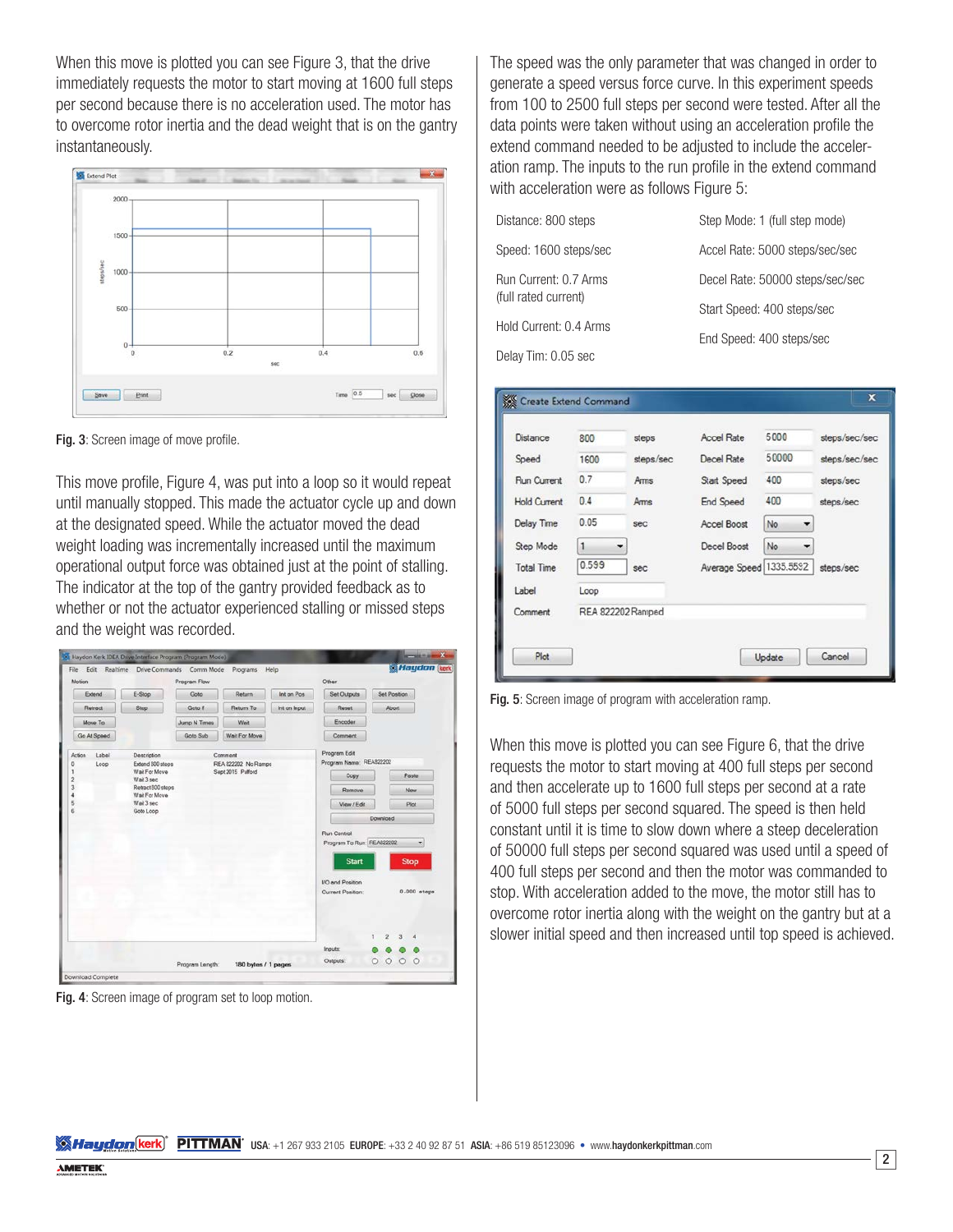

Fig. 6: Acceleration, constant speed and deceleration.

Again, data points were taken while varying the speed from 100 to 2500 full steps per second and the maximum weight before missed steps or stall occurred was recorded. Below in Figure 7, you can see the force versus speed (pulse rate) plot with and without acceleration.



Fig. 7: Test results: Force versus Speed (Pulse Rate)

The use of an acceleration ramp greatly affects the performance of a stepper motor. In this experiment the actuator was in a vertical orientation so the use of an acceleration ramp allowed the motor to move much more weight. This is because the motor was asked to start moving at a slower speed and then gradually increase its speed until the top speed was achieved. A very steep deceleration was used to help slow down the load before the actuator was commanded to stop. During an extend move in a vertical application the weight naturally wants to slow down so the use of a long deceleration is not necessary. Acceleration ramps really only have benefits when using an actuator at high speeds which can be seen in the plot above. The dip in the plot is caused by resonance. This is when the step rate equals the natural frequency of the motor. Acceleration and deceleration ramps can help the motor get through this resonance zone as quickly as possible to reduce the effects.

The use of acceleration ramps is very application dependent. There are several things to take into consideration when determining a move profile some of these include:

- The available stroke of the actuator
- Type of load: frictional, inertial, mechanical spring, or a combination of these
- Orientation of load: horizontal, vertical, or in between
- Speed required
- Type of drive: L/R of chopper (can it accommodate acceleration/ deceleration?)
- Drive current supplied
- The source voltage to motor voltage ratio

The stroke of the actuator will affect the acceleration as you will only have so much time to perform your complete desired move. The longer the stroke, the more total time you have for a move, so a longer acceleration could be used. The orientation of the load also influences the use of acceleration and deceleration profiles. For a horizontal movement both an acceleration and deceleration will be beneficial to get the load moving and then to help slow it down so the final position is not over shot.

Let's take a look at the benefits of an acceleration ramp in a potential real world application. If a person was trying to size a motor for an application and needed to move a load of 15 lbs at a speed of 1.5" per second, one could conclude that the motor tested in this experiment would not be the correct choice when looking at the curve with no ramping. In fact, this motor would work if the application allowed for an acceleration ramp. The motor tested in this experiment with an acceleration ramp was able to move a load of about 22 lbs which still provides some safety margin as well.

The plot in Figure 8 shows the force versus speed curves where these data points were taken. The actuator in this experiment had a linear travel of 0.00125 inches per step so the data points were converted from steps per second multiplied by the distance per step to get linear velocity of inches per second. It has been learned empirically that a factor of 1.6 can be applied to a force curve without ramping to get an estimate of the potential force the actuator can output if an acceleration ramp is used.

**SA Haydon (kerk) PITTMAN** USA: +1 267 933 2105 EUROPE: +33 2 40 92 87 51 ASIA: +86 519 85123096 • www.haydonkerkpittman.com